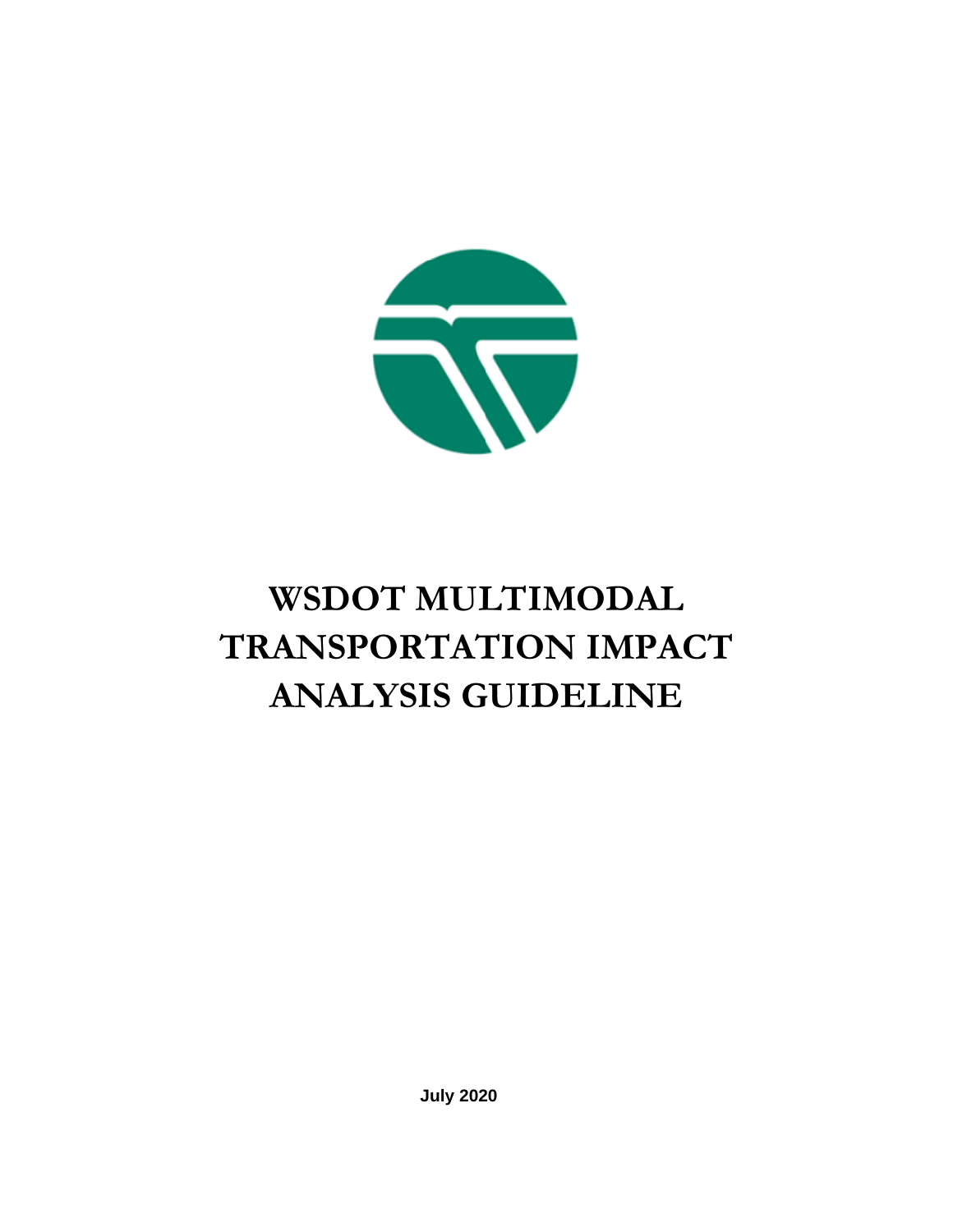**st Edition**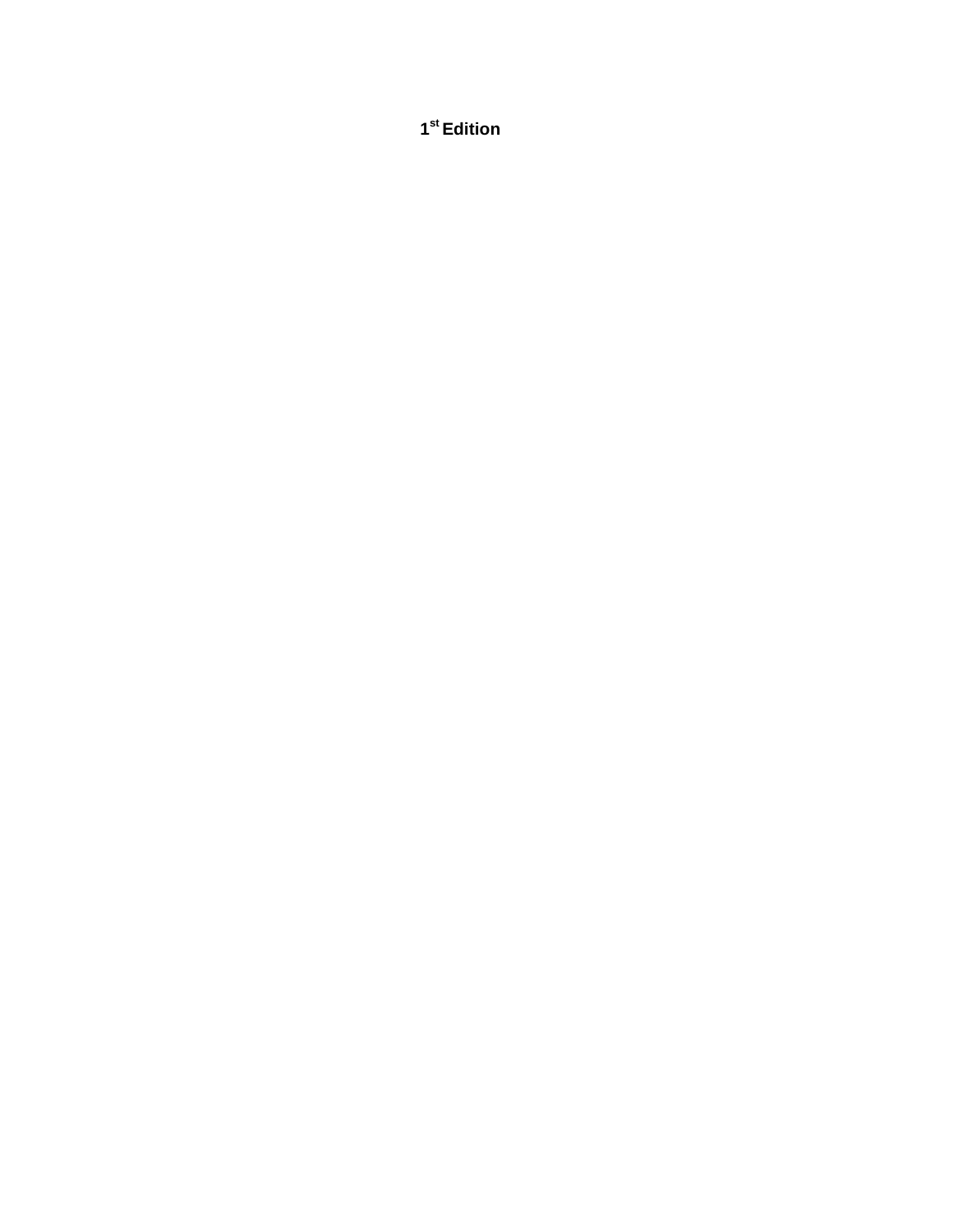## **Table of Contents**

| Transportation Impact Study Scoping         |
|---------------------------------------------|
|                                             |
|                                             |
| Form and Content of Impact Study Document   |
|                                             |
|                                             |
|                                             |
|                                             |
|                                             |
| Analysis Methods & Significance Thresholds  |
|                                             |
|                                             |
|                                             |
| Traffic Safety & Access Management Analysis |
|                                             |
|                                             |
|                                             |
|                                             |
|                                             |

[Intersection Control](#page-11-4) Type Selection[.................................](#page-11-4)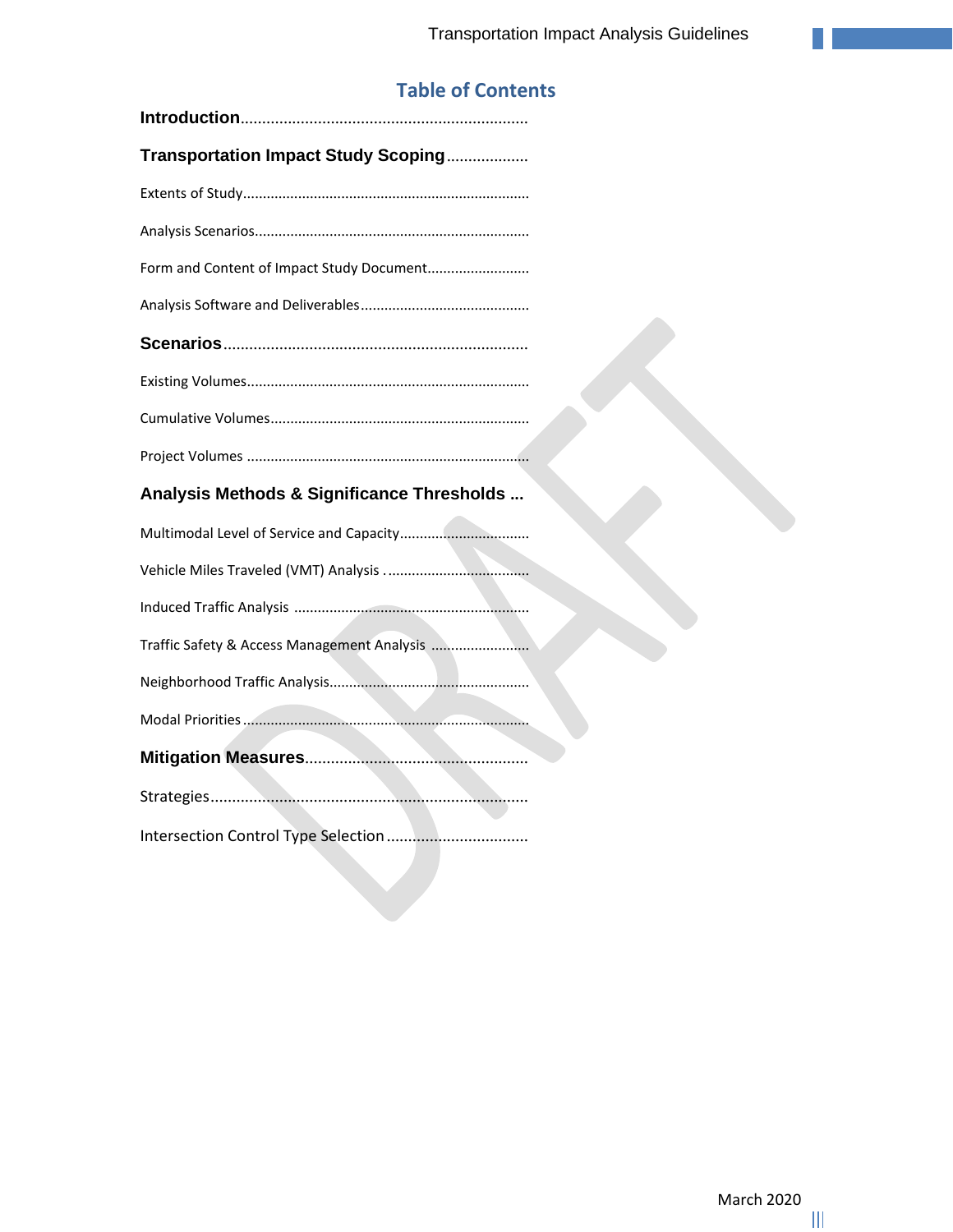## <span id="page-3-0"></span>**Introduction**

These guidelines prescribe the methodologies for conducting Transportation Impact Analyses under WSDOT purview. They will be periodically updated to reflect changes in policies, the regulatory environment, and the state of the transportation impact analysis practice.

## <span id="page-3-1"></span>**Transportation Impact Study Scoping**

Depending on the scale and extent of the proposed project the scope of a transportation impact study could range from a focused study, such as a simple intersection control type selection analysis for a proposed intersection, to a large –scale study, such as a complete analysis of all transportation facilities within a defined study area. The impact study scope will be collaboratively reviewed and refined by WSDOT and the traffic consultant and applicant teams. Advanced analysis such as travel demand model updates and meso or micro simulation may be required for certain studies.

#### <span id="page-3-2"></span>**Extents of Study**

The TIA study area should include all transportation facilities that could be impacted by traffic generated by the project. This is generally determined by conducting an initial trip generation estimate and select zone analysis using a travel demand model to preliminarily assess the volume and distribution of project traffic. WSDOT will establish the study area on a case by case basis depending on the unique characteristics of each individual project. The study area and TIA scope shall be amended if during the study, trip generation indicates that less or fewer intersections could be potentially impacted by the project.

#### <span id="page-3-3"></span>**Analysis Scenarios**

Analysis scenarios shall be determined on a case by case basis depending on the unique characteristics of each project. Each scenario will include an evaluation of multimodal intersection and roadway segment metrics like: LOS, Vehicle Miles Traveled, Induced Traffic, & Safety analysis. Typical required items:

- 1. Existing Conditions The most recent available traffic conditions and physicalgeometry
- 2. Project Trip Distribution with Select Zone Analysis Multimodal Trip Generation, Distribution, and Assignment
- 3. Existing + Project Conditions Existing Conditions & geometry plus project generated traffic and proposed geometric changes
- 4. Cumulative Conditions Future year traffic conditions reflecting build out and funded public and private projects
- 5. Cumulative + Project Conditions Cumulative conditions plus project generated traffic and proposed geometric or other changes. If phases are defined and solutions involve state or federal infrastructure which will be significantly impacted or mitigation suggested, include a 20 year projection scenario.

Near term analysis may be scoped for individual projects with significant near term development or infrastructure improvements in the vicinity.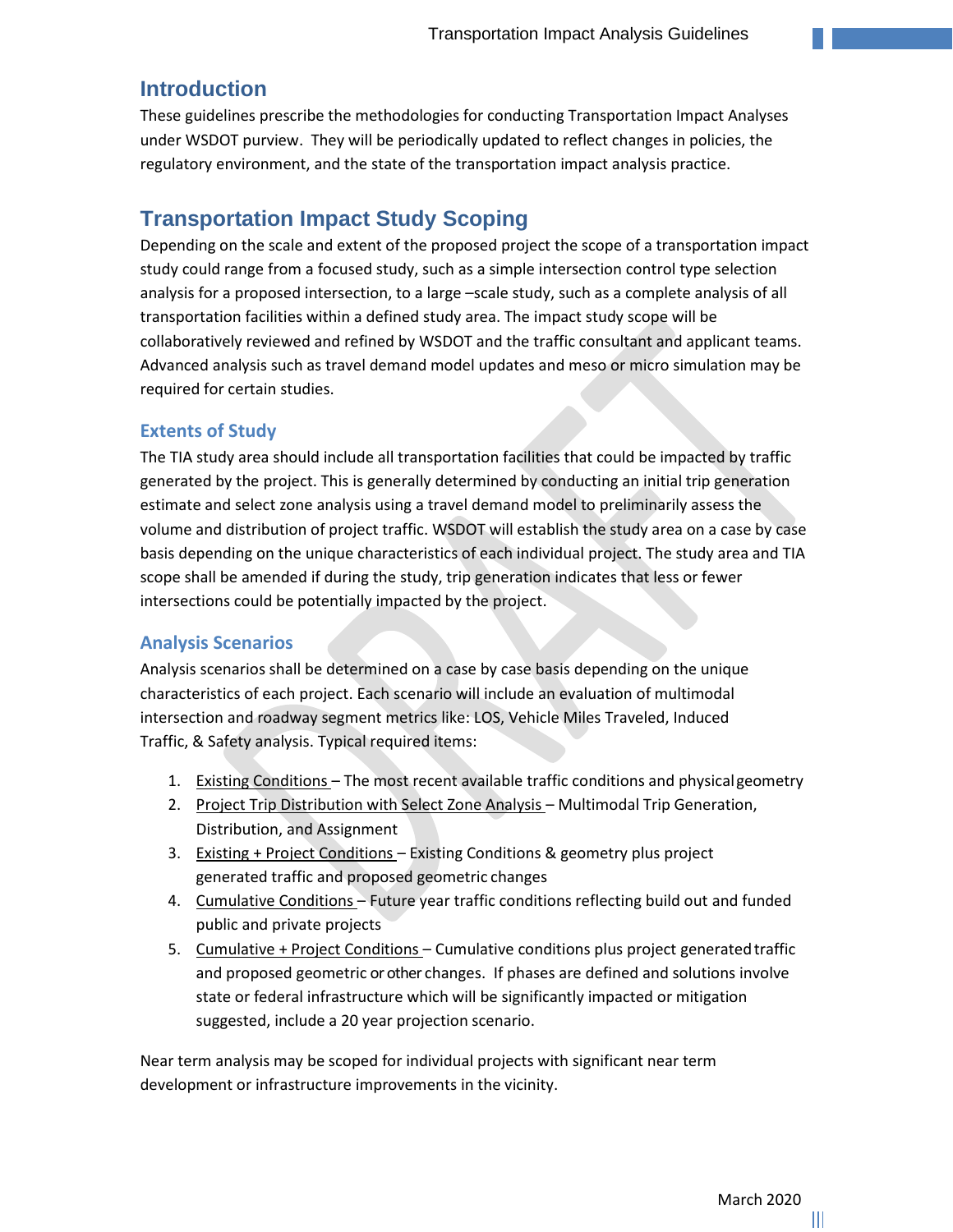#### <span id="page-4-0"></span>**Form and Content of Impact Analysis Document**

- I. Executive Summary
- II. Table of Contents
	- a. List of Figures
	- b. List of Tables

#### III. Introduction

- a. Description of the proposed project
- b. Site plan include all access points and intersections on both sides of the roadway fronting the project side at a minimum of 150' beyond the projectsite
- c. Circulation network depicting existing/proposed roadways, intersections, transit facilities, and pedestrian & bicycle facilities in studyarea
- d. Land use and zoning summary or references to other appropriatedocuments
- e. Phasing plan including approximate dates of completion for eachphase
- f. References to other traffic impacts studies or applicable researchmaterials
- g. All applicable Circulation Element and ancillary policies and plans
- IV. Multimodal Transportation Analysis
	- a. Clearly stated assumptions
	- b. Baseline traffic conditions including turning movements, geometry pertinent to LOS analysis, transit service, traffic controls, etc.
	- c. Project specific traffic conditions such as trip generation, distribution, and assignment
	- d. Multimodal Level of Service & Queuing Analysis
	- e. Vehicle Miles Traveled (VMT) Analysis (if associated with an MOE/project purpose and need)
	- f. Induced Traffic Analysis (if appropriate)
	- g. Traffic Safety & Access Mgmt. Analysis
	- h. Neighborhood Traffic Analysis (if applicable)
	- i. Modal Priority Analysis (if applicable)
- V. Conclusions and Recommendations
	- a. Summary of potentially significant impacts and proposedmitigations
	- b. Summary of MOE's before and after proposed mitigation
	- c. Cost estimates for mitigations measures & if scoped a preliminary financingplan
- VI. Appendices
	- a. Traffic Data Summary and Sources
	- b. Referenced methodologies and assumptions used in analyses
	- c. All electronic model files and worksheets used in analyses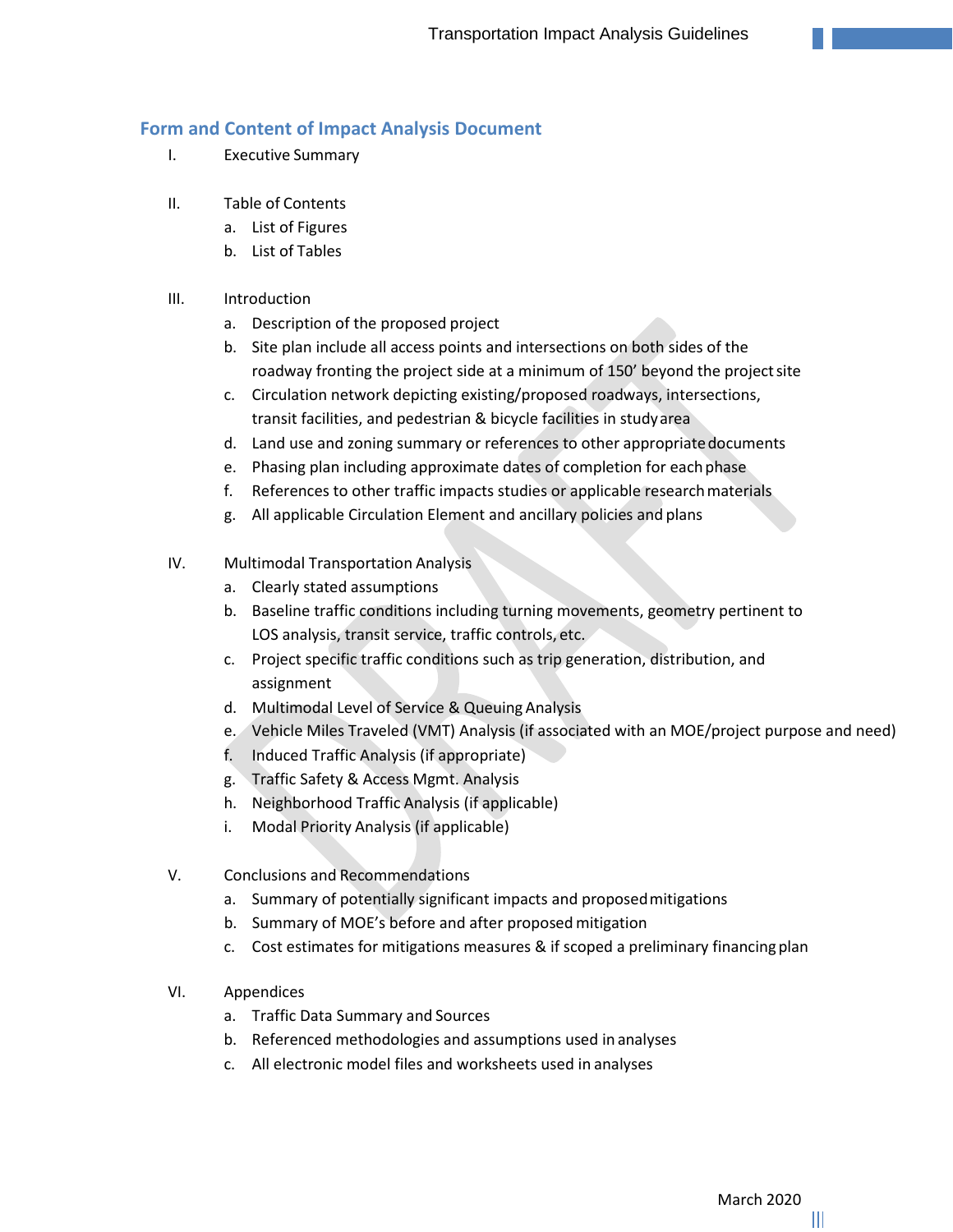#### <span id="page-5-0"></span>**Analysis Software and Methods**

Unless otherwise approved, use the most current version of following programs. It is the responsibility of the consultant / proponent to ensure all of the models are properly calibrated and validated for the study area prior use and that these efforts are documented a provided to WSDOT.

- Visum: Travel demand model for all forecasting and trip distribution estimation
- Synchro / SimTraffic: Primary operational and micro simulation model forintersection analysis
- McTrans: Multimodal Analysis tool forsegments
- VISSIM: Secondary micro simulation model for complex analysis or multi‐modal simulation
- IHSDM: Primary safety design model for predicting crash rates
- Sidra Intersection
- Others as approved by request.

It is expected that analyses follow WSDOT guidance. Ref:<https://www.wsdot.wa.gov/Design/Traffic/Analysis/>

## <span id="page-5-1"></span>**Baseline Conditions**

Data at specific locations not already collected by and available through WSDOT will need to be collected as part of individual impact analyses. Consultants should inventory what data is already available and scope any necessary data collection.

#### <span id="page-5-2"></span>**Existing Volumes**

Average Daily Traffic (ADT) segment counts are collected in 15 or 5 minute intervals for a period of no less than 48 hours. Volumes used for segment analysis should be based on the average of the entire count period. Peak period (often, multi-hour) counts are collected in 15 minute intervals during the required peak hours identified from the segment counts. All traffic volumes are collected during clear environmental conditions, during regular school session, with no adjacent construction activities or special events. It is the responsibility of the consultant to validate traffic counts prior to their use in the analysis.

#### *Vehicle Volumes*

Peak hour intersection vehicle movements are collected in UTDF (Universal Traffic Data Format). In order to calculate pedestrian intersection levels of service, intersections with protected/permissive phasing shall have the volume of permissive left turns by each left turn movement counted in addition to the total left turn volumes. At intersections where right turns on red (RTOR) are permitted, the volume of right turns on red by each right turn movement counted in addition to the total of right turn volumes. If any form of testing or research indicates pedestrian LOS is not sensitive to the expected volume of permissive left or right turn on red movements, these volumes may be estimated based on professional judgment in lieu of counting.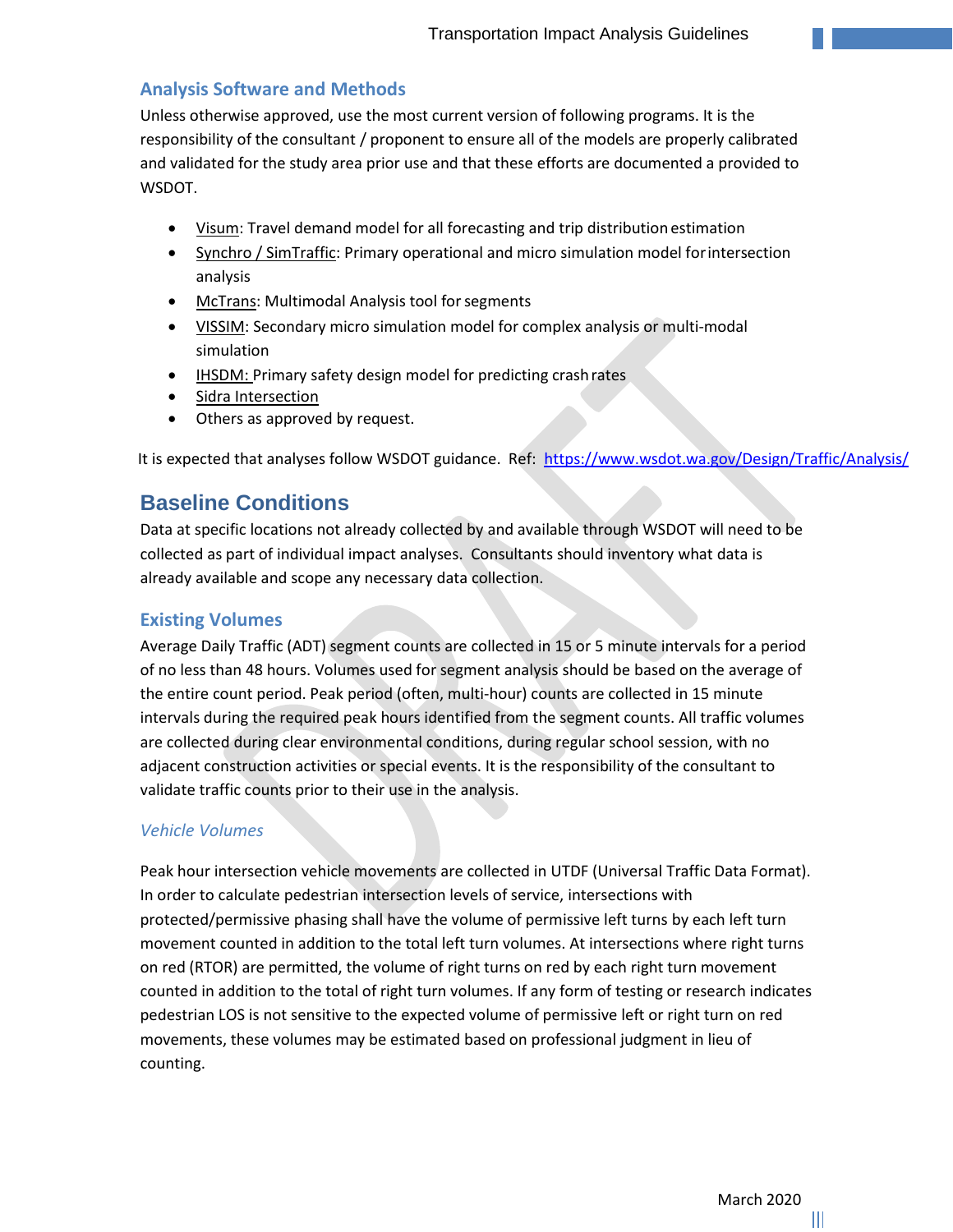#### *Bicycle Volumes*

Peak hour intersection bicycle volumes are collected by the approach direction to the intersection (ie.. EB, WB, NB, SB). If any form of testing or research indicates that bicycle LOS is not sensitive to the expected volume of bicycles, these volumes may be estimated based on field observations and professional judgment in lieu of counting.

#### *Pedestrian Volumes*

Segment pedestrian flow rates can either be counted or estimated based upon adjacent peak hour intersection movements. Pedestrian movements shown in the figure below need to be counted or estimated in order to calculate pedestrian level of service. If any form of testing or research shows that pedestrian LOS is not sensitive to the expected pedestrian volumes, these volumes may be estimated based on field observations and professional judgment in lieu of counting.

#### *Transit Volumes*

Currently line level transit frequency and load factor data may be available from the Short Range Transit Plan or the Transit Manager. In cases where this information is not available transit frequency can be estimated based on the established route schedule and the passenger load factor can be manually counted by the transit drivers upon request. At least two weeks prior to the study period the consultant should request that the local or transit agency have its drivers do passenger counts at scoped analysislocations.

#### *Regional Vehicle Miles Traveled (VMT)*

If VMT data is needed, it shall be forecasted via cumulative VMT per trip by comparable land use type(s) via travel demand models from which this data can be derived.

#### <span id="page-6-0"></span>**Cumulative Volumes**

The most recent applicable travel demand model in the most current version shall be used. Derive ADT and Peak Hour volumes from the model consistent with forecasting methods established in NCHRP 716 or the latest version thereof. This model is only a tool for estimating future volumes, professional judgment shall be used in determining the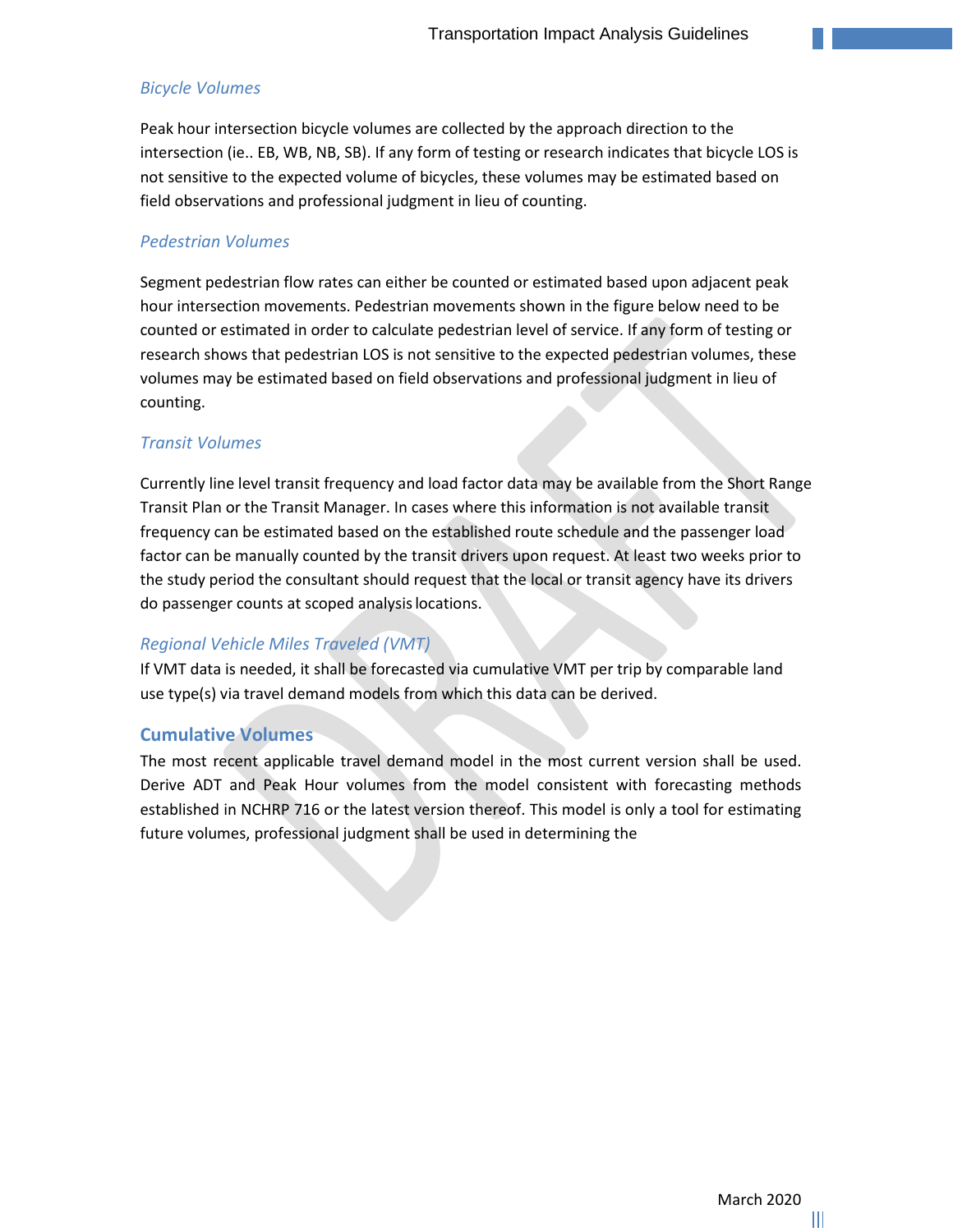appropriate estimates to be used in the technical analysis. Any assumptions or modification to model inputs or outputs should be explicitly documented in final reports.

#### *Vehicle Volumes*

Estimate peak period or hour vehicle movements. In addition right turn on red, permissive left turns, and permissive right turns shall be estimated based on the proportionality of those movements in the existing counts with projected traffic counts. Manual adjustments to the volumes produced by the travel demand model shall be reviewed and documented as appropriate.

#### *Bicycle and Pedestrian Volumes*

Estimate peak hour intersection bicycle & pedestrian volumes by applying the forecasted local agency wide % increase in bicycle & pedestrian trips forecasted in the MPO travel demand model to the existing bicycle & pedestrian intersection movement counts. Segment pedestrian flow rates should be estimated in the same manner.

#### *Transit Volumes*

Transit frequency and passenger load factor are to be derived from the transit network and forecasts of the MPO or local agency travel demand model.

#### *Regional Vehicle Miles Traveled (VMT)*

Forecasted cumulative VMT is the baseline measure under both existing and cumulative analysis.

#### <span id="page-7-0"></span>**Project Volumes**

Currently there is limited data on project specific multimodal trip generation, therefore the consultant, local agency, and WSODT should use a great deal of professional judgment based on methodologies and data presented in the Institute of Transportation Engineers' (ITE) Trip Generation Handbook, locally collected multimodal trip generation, research on mixed‐use trip generation, mode splits predicted from the local agency's travel demand model, and other resources.

#### *Vehicle Volumes*

Estimate vehicle volume trip generation using the most recent edition of ITE Trip Generation Manual. Upon approval from WSDOT, local trip generation rates are also acceptable and preferred if those rates are developed following the method established in the current version of the ITE Trip Generation Handbook and appropriate validation is provided to support them.

Because ITE Trip Generation rates are based on vehicle trips as opposed to person trips, modal split factors should not be used to reduce vehicle trip generation calculations. Modal conversion factors can be used as prescribed in the ITE Trip Generation Handbook.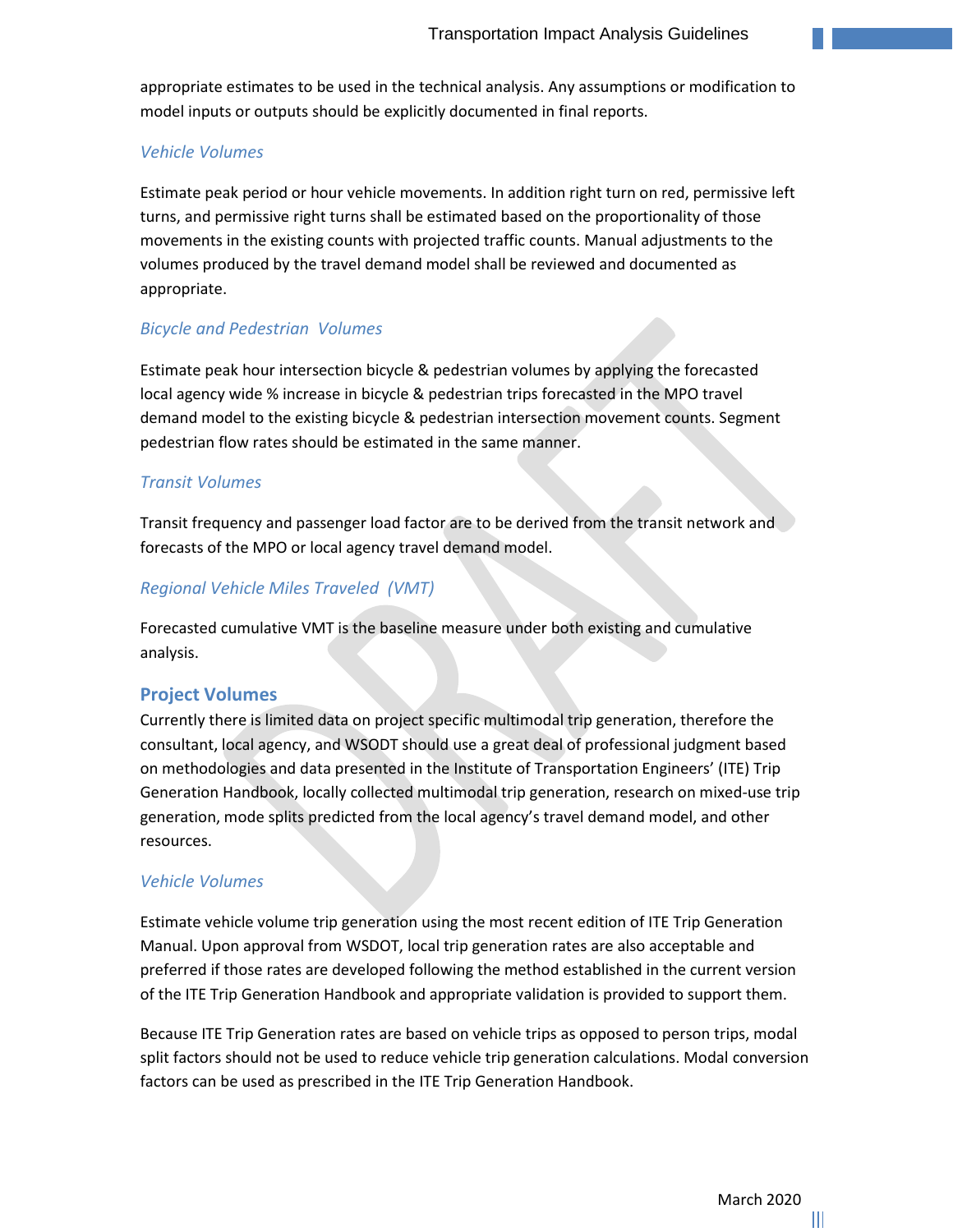#### *Pedestrian, Bicycle, and Transit Volumes*

At this time there is little information on multimodal trip generation, therefore professional judgment should be used in estimating project pedestrian, bicycle, and transit trip rates.

Multimodal trip generation rates should be derived from the MPO or local agency travel demand model and the current edition of the ITE Trip Generation Handbook. In some cases it may be necessary to collect local data to estimate multimodal trip generation; in these cases the methodology prescribed in the current version of the ITE Trip Generation Handbook should be used.

If any form of testing or research indicates pedestrian, bike, or transit LOS is not sensitive to the expected volumes, these volumes may be estimated by applying a local agency wide buildout mode split values as reported in the MPO or local agency's travel demand model.

#### *Project Trip Distribution*

Project trip distribution should be derived from the MPO or local agency's travel demand model by conducting a select zone analysis of the TAZ in which the project is contained. In some cases trip distribution may need to be estimated manually such as when estimating trip distribution for pedestrian and bicycles, in these cases the assumptions and methodology must be documented in the report.

#### *Project Vehicle Miles Traveled (VMT)*

The recommended methods for calculating project VMT are provided in the table below. Quick‐ response VMT estimation tools are not sensitive to regional production / attraction imbalances and therefore should not be used on larger projects, however this methodology may be appropriate for smaller projects. The consultant should consider which method will be most appropriate for the proposed project and document the reasoning behind selecting that method in the TIA. These recommendations may be updated in the future.

## <span id="page-8-0"></span>**Transportation Analysis Methods**

#### **Multimodal Level of Service and Capacity**

All interrupted and uninterrupted facility analysis shall be based upon the current version of the Highway Capacity Manual with the exception of roundabouts and Meso/Micro analysis. Unless otherwise scoped, intersection level of service and capacity (or other MOEs) analysis should be done using the current version of Synchro/Simtraffic and or Sidra Intersection (see [WSDOT Sidra Brochure\)](https://www.wsdot.wa.gov/NR/rdonlyres/0012E6B9-DC52-4B28-AE9C-5E4EACC98C0B/0/SidraPolicy.pdf) unless more complex analysis is required. Intersection Analysis periods should, at a minimum, include AM and PM peak hours or periods and segment analysis periods should be include 24 hours unless otherwise specified. Do not look at just one period simply because it has higher volumes (traffic must return where it came from so, AM lefts outbound become PM rights inbound, for example). Existing and Existing + Project scenarios should assume actual traffic signal timing unless otherwise directed for opening year but logical timing is acceptable for projected scenarios. The network should be geometrically correct and include peak hour factors recorded with the traffic counts by approach for base and opening year but do not use peak hour factors to further grow projected volumes.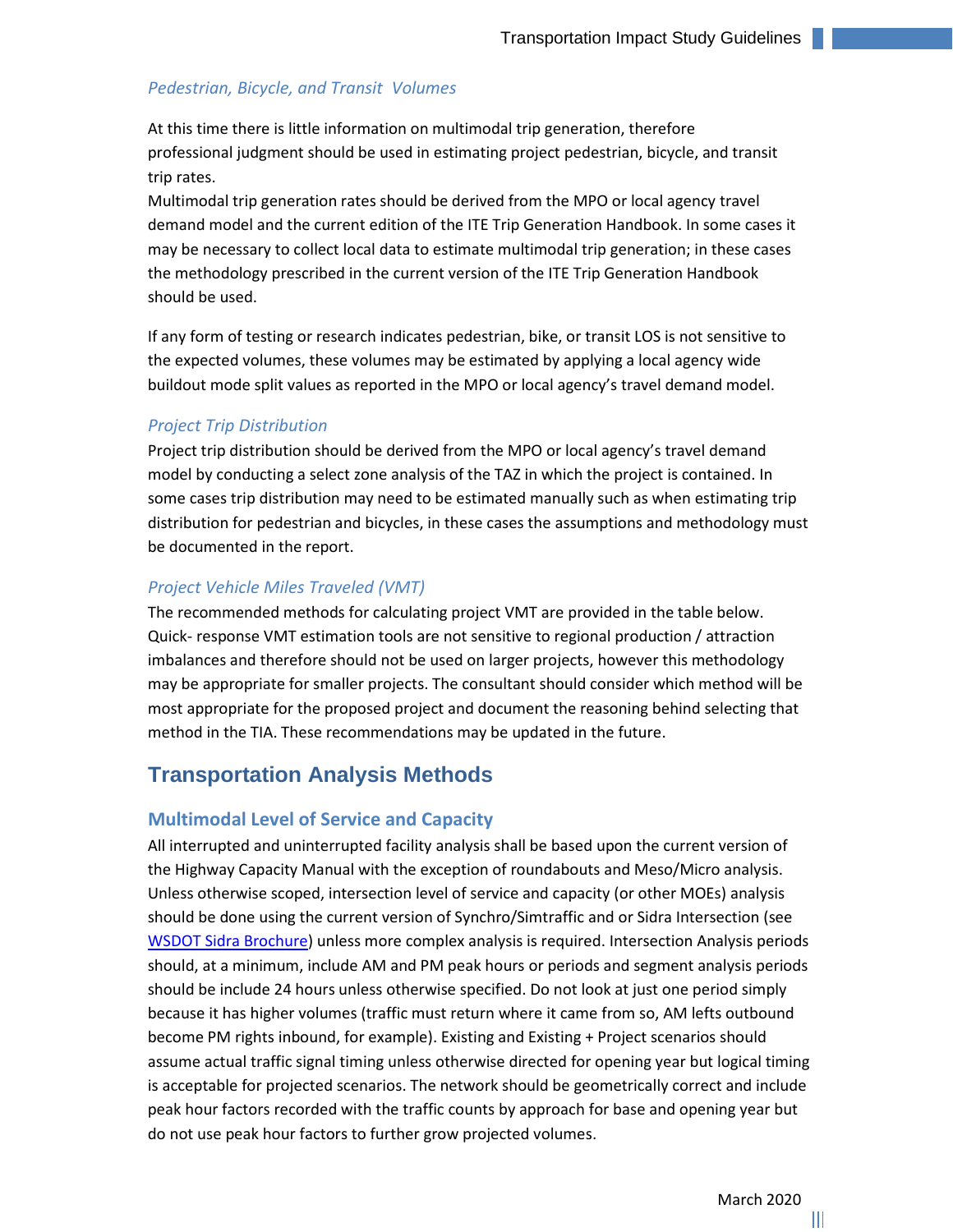#### *Automobiles*

**Intersections** Level of service and delay at signalized/roundabout intersections should be reported for the overall intersection as well as any deficient turn pocket capacities. The maximum Volume to Capacity ratio ( $v/c$ ) for the overall intersection should be reported as well as any deficient approaches or movements. Vehicle queues should be reported for each lane group.

**Unsignalized Intersections** Level of service for unsignalized intersections should be reported for side street approaches as well as any deficient turn pocket capacities. The maximum Volume to Capacity ratio ( $v/c$ ) for the overall intersection should be reported as well as any deficient approaches or movements. If an unsignalized intersection exceeds minimum level of service thresholds a signal warrant analysis shall also be conducted.

**Segments** Level of service should be reported for street segments. Average arterial speeds and level of service grades shall be reported by direction for each approach.

#### *Bicycles & Pedestrians*

Bicycle & pedestrian level of service analysis should follow the methodologies established in the current Highway Capacity Manual (HCM). For the purposes of forecasted LOS calculation pavement condition rating should be assumed at 3.0 unless there are other overriding circumstances. It's acknowledged that under certain high vehicle volumes conditions the HCM methodology for bicycle and pedestrian level of service estimation can be insensitive to mitigation measures, therefore it may not be appropriate to make a significance finding on a project under these circumstances. In cases where MMLOS results are non‐intuitive or inappropriate alternative analysis techniques maybe more appropriate such as:

- 1. Using HCM 2010 Off‐Street Pedestrian and Bicycle analysis methodologies when a physical barrier is provided separating bicycles (ie. Protected Lanes) or pedestrians (Landscaped Parkways) from vehicle traffic.
- 2. Using an MMLOS equivalent to the Bicycle / Pedestrian Environmental Quality Index (BEQI/PEQI).
	- $\circ$  100-86 (A)
	- o 85‐71 (B)
	- $\circ$  70-66 (C)
	- $0$  65-51 (D)
	- $O = 50$  (E & F)

When alternative analysis methods are agreed upon and used, results from both methodologies and justification for alternative analysis shall be documented.

No standard significance thresholds have been established for Bike, Pedestrian, and Transit LOS using HCM 2010 methodologies. In some cases small changes in the MMLOS score may be perceived by the public whereas in other cases a small change in MMLOS would be indistinguishable. A qualitative assessment of potential impacts should be conducted to estimate if changes in MMLOS might be perceivable by the public, if a potential impact is likely perceivable this would be considered "contextually significant".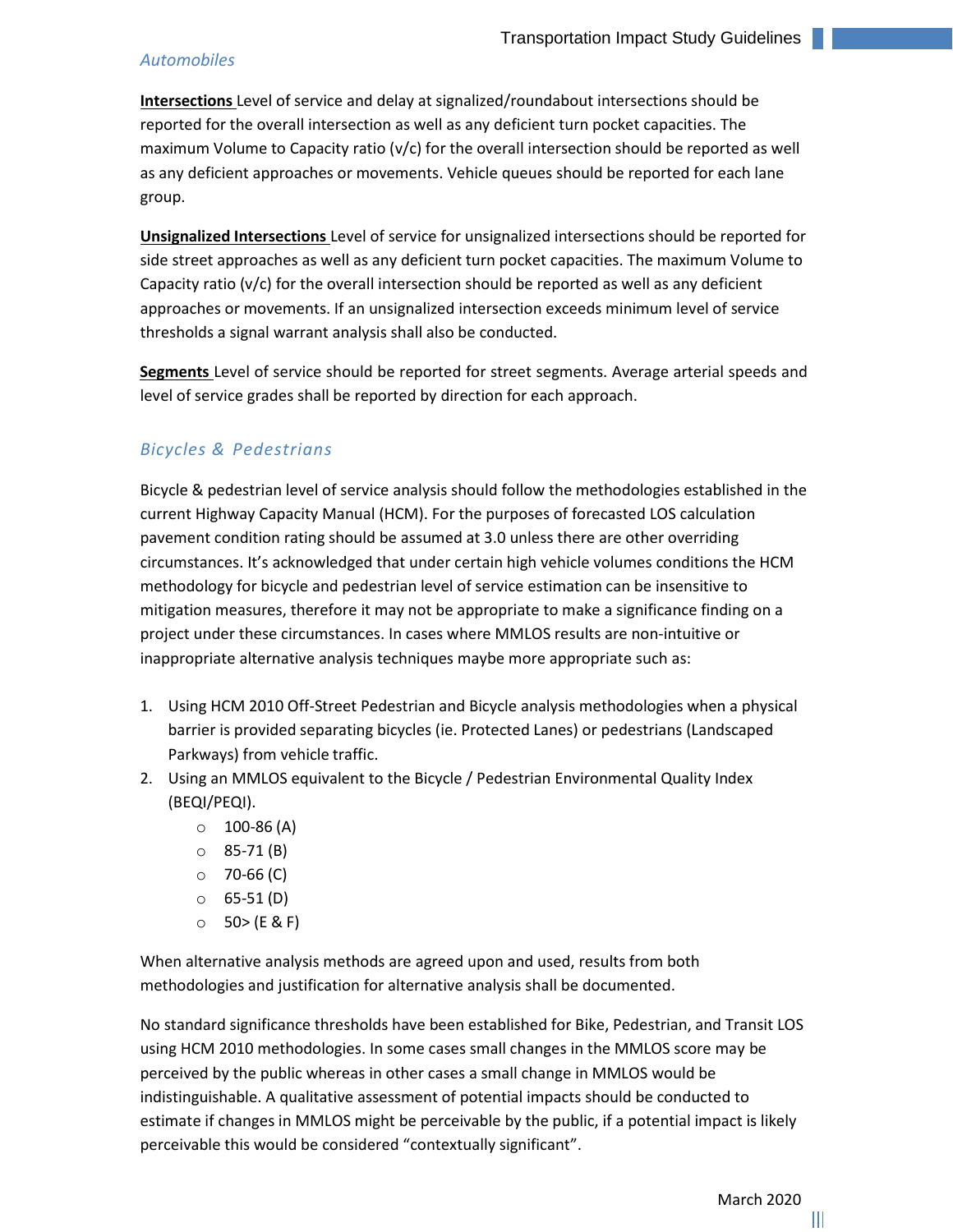#### Transportation Impact Study Guidelines 9

**Intersections** Bicycle & Pedestrian level of service analysis should be conducted at intersections scoped in the traffic study. Pedestrian & Bicycle level of service score and grade should be reported for each intersection, approach, or crosswalk. Off‐Street parallel paths significantly improve bike & pedestrian service, however they are not considered in the level of service calculations. If a separate adjacent & parallel bike or pedestrian facility is present LOS shall be estimated based on that off‐street facility.

**Segments** Pedestrian level of service analysis should be conducted on public Collectors and Arterials that front or are internal to the project, Bicycle level of service should be conducted on existing or planned bike routes that front or are internal to the project. In some cases facilities that are not fronting or internal to a project may also be scoped for analysis. As with intersections, if a separate adjacent & parallel bike or pedestrian facility is present LOS shall be estimated based on that off‐street facility.

#### *Transit*

**Segments** Transit level of service analysis should be conducted at segments scoped in the traffic study that have current or planned transit service. Transit frequency, load factor, and LOS score should be reported for transit routes servicing the project.

#### <span id="page-10-0"></span>**Vehicle Miles Traveled (VMT) Analysis**

Areas within one‐half mile of a Major Transit Stop or High Quality Transit Route are defined as "Transit Zones". Projects that are within transit zones shall include an analysis of project VMT versus forecasted regional VMT. The Consultant shall confirm the most up to date presence of any transit zones.

#### <span id="page-10-1"></span>**Induced Traffic Analysis**

Projects that include or may be conditioned to construct infrastructure improvements that result in significant auto travel time reductions should be scoped for analysis of shifts in auto travel and growth inducing potential as a result of those reductions. No standard significance thresholds have been established for induced traffic analysis therefore a qualitative assessment should be conducted to determine the resulting shift in auto travel and/or potential growth inducing characteristics are consistent with the MPO or local agency's land use and transportation policies.

#### **Traffic Safety**

All traffic impact studies shall include a safety assessment of scoped intersections and segments based on the project's potential operational and geometric affects; examples of this include turn